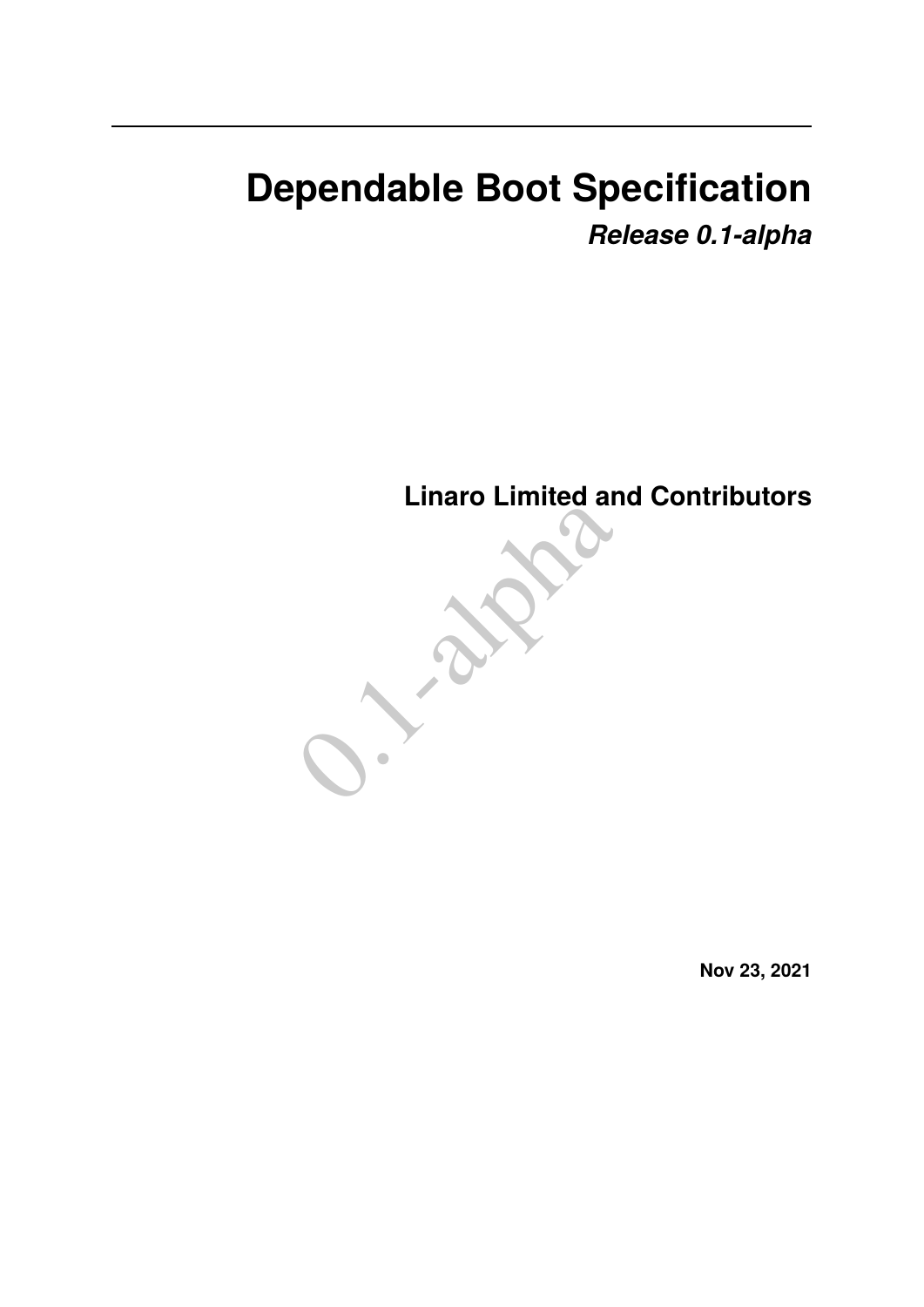# **CONTENTS**

| <b>About This Document</b><br>$\mathbf{1}$ |           |                                                                                                                                                                                                                                |                |  |  |
|--------------------------------------------|-----------|--------------------------------------------------------------------------------------------------------------------------------------------------------------------------------------------------------------------------------|----------------|--|--|
|                                            | 1.1       |                                                                                                                                                                                                                                | $\overline{2}$ |  |  |
|                                            | 1.2       |                                                                                                                                                                                                                                | 2              |  |  |
|                                            | 1.3       |                                                                                                                                                                                                                                | 3              |  |  |
| $\mathbf{2}$                               | UEFI<br>6 |                                                                                                                                                                                                                                |                |  |  |
|                                            | 2.1       |                                                                                                                                                                                                                                | 6              |  |  |
|                                            | 2.2       |                                                                                                                                                                                                                                | 6              |  |  |
|                                            | 2.3       |                                                                                                                                                                                                                                | 6              |  |  |
| $\mathbf{3}$                               |           | 9<br><b>Secure Firmware on non-Secure firmware updates</b>                                                                                                                                                                     |                |  |  |
|                                            | 3.1       |                                                                                                                                                                                                                                | 9              |  |  |
|                                            | 3.2       | Firmware Flash owned by non-Secure World (Alexandrein) and the state of the state of the state of the state of the state of the state of the state of the state of the state of the state of the state of the state of the sta | -10            |  |  |
|                                            | 3.3       |                                                                                                                                                                                                                                | <b>10</b>      |  |  |
| $\blacktriangleleft$                       |           | <b>Conventions</b><br>14                                                                                                                                                                                                       |                |  |  |
|                                            | 4.1       |                                                                                                                                                                                                                                | - 14           |  |  |
|                                            | 4.2       | Terms and abbreviations $\ldots$ , $\ldots$ , $\ldots$ , $\ldots$ , $\ldots$ , $\ldots$ , $\ldots$ , $\ldots$ , $\ldots$ , $\ldots$ , $\ldots$ , $\ldots$ , $\ldots$                                                           | - 14           |  |  |
| <b>Bibliography</b>                        |           |                                                                                                                                                                                                                                |                |  |  |
| <b>Index</b>                               |           |                                                                                                                                                                                                                                | 16             |  |  |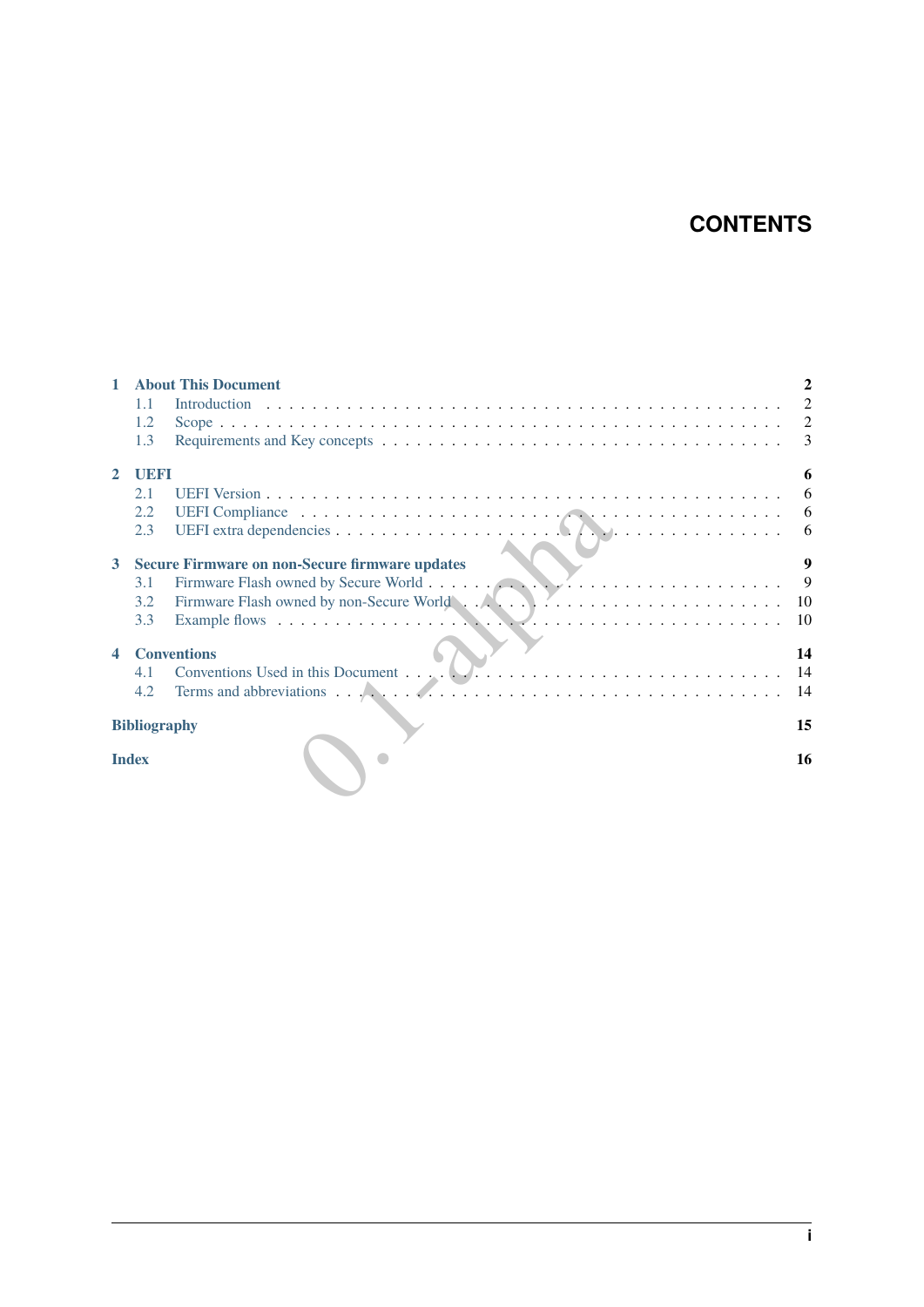Copyright © Linaro Limited and Contributors.

This work is licensed under the Creative Commons Attribution-ShareAlike 4.0 International License. To view a copy of this license, visit <http://creativecommons.org/licenses/by-sa/4.0/> or send a letter to Creative Commons, PO Box 1866, Mountain View, CA 94042, USA.



0.1-alpha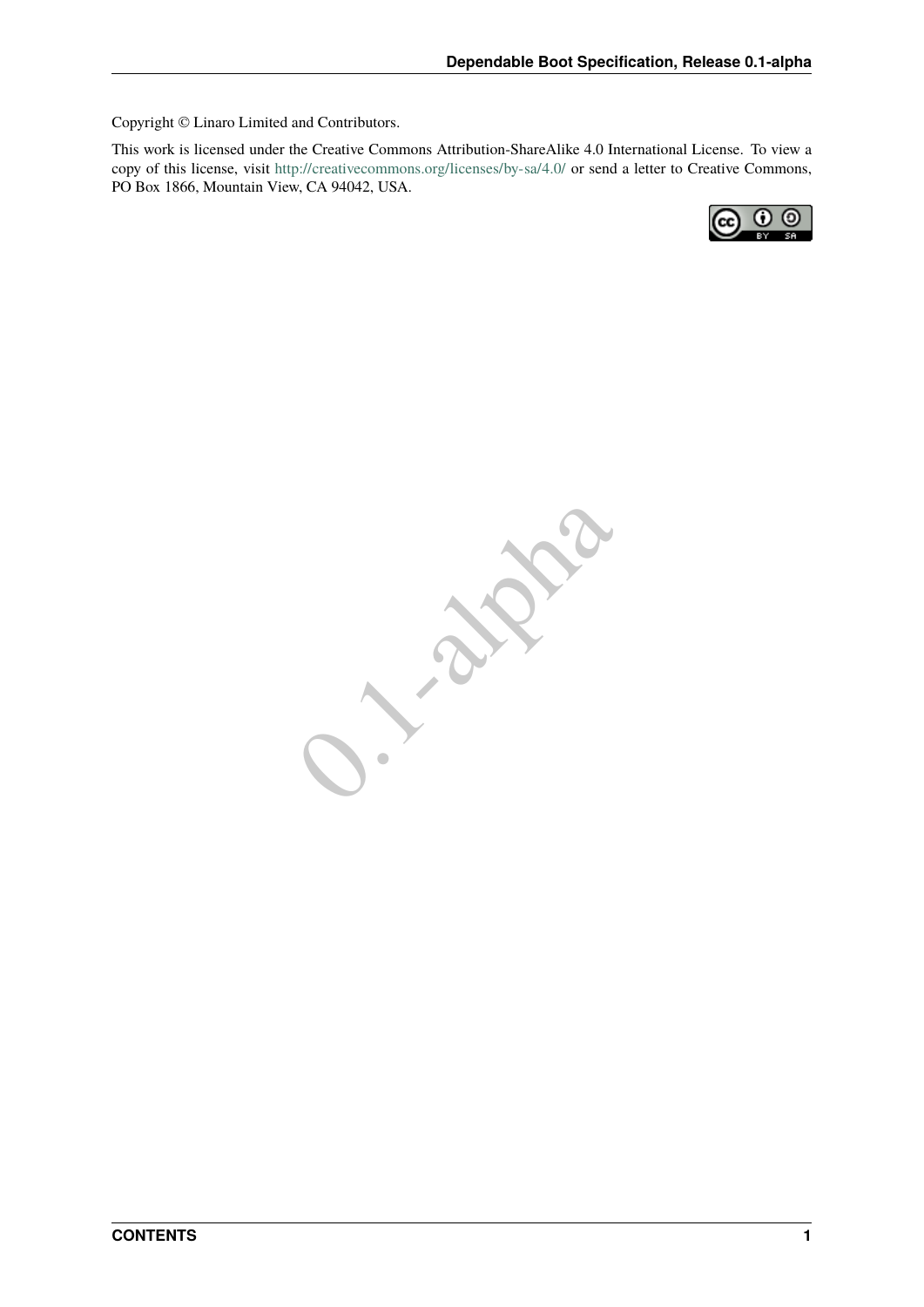# **ABOUT THIS DOCUMENT**

# <span id="page-3-1"></span><span id="page-3-0"></span>**1.1 Introduction**

Firmware updates in the Arm ecosystem have been historically handled by proprietary methods. Some level of firmware behavior and lifecycle standardization is required to open business opportunities in a broader ecosystem.

Part of the firmware lifecycle is the update process. Firmware and firmware update technologies are very platform dependent but the process can be standardized assuming that firmware will cover all the platform specific aspects.

**The firmware update is driven by the main operating system through the standard UEFI update capsule technology, to ensure the update process is independent from the processor and OS implementation. The creation of update capsules and their signature(s) are outside the scope of the document.**

This document addresses the robustness of the update process in order to provide:

- Brick protection (not limited to firmware upgrades)
- Rollback capabilities (if permitted)
- Rollback protection

ven by the main operating system through the standard UI<br>pdate process is independent from the processor and OS im<br>and their signature(s) are outside the scope of the document<br>robustness of the update process in order to p While it is assumed that, in real life scenarios, there will be a lot of testing prior to deploying an update, unexpected behavior can still happen due to hardware revision differences, language configuration, operational conditions (power, temperature. . . ) amongst other reasons. For the reasons above committing the updates and allowing the new firmware to be used must be verified and approved by the OS. Each vendor can have his application verifying the firmware operation before accepting it. This is going to be referred as 'transactional updates' for the rest of the document.

The intent of this document is to provide guidelines for firmware updates that will protect the device against bricking and rollback attacks. The update itself may occur from the non-secure world (Non-secure firmware) or the secure world (Secure firmware) depending on the implementation and the hardware requirements.

*Comments or change requests can be sent to `boot-architecture@lists.linaro.org`.*

# <span id="page-3-2"></span>**1.2 Scope**

Dependable Boot was written as a response to the lack of firmware upgrade standardization in the embedded system ecosystem. As embedded systems are becoming more sophisticated and connected, it is becoming increasingly important for embedded systems to standardize the way they upgrade their firmware. The document aims at protecting devices against unauthorized updates, defective updates and hardware failures.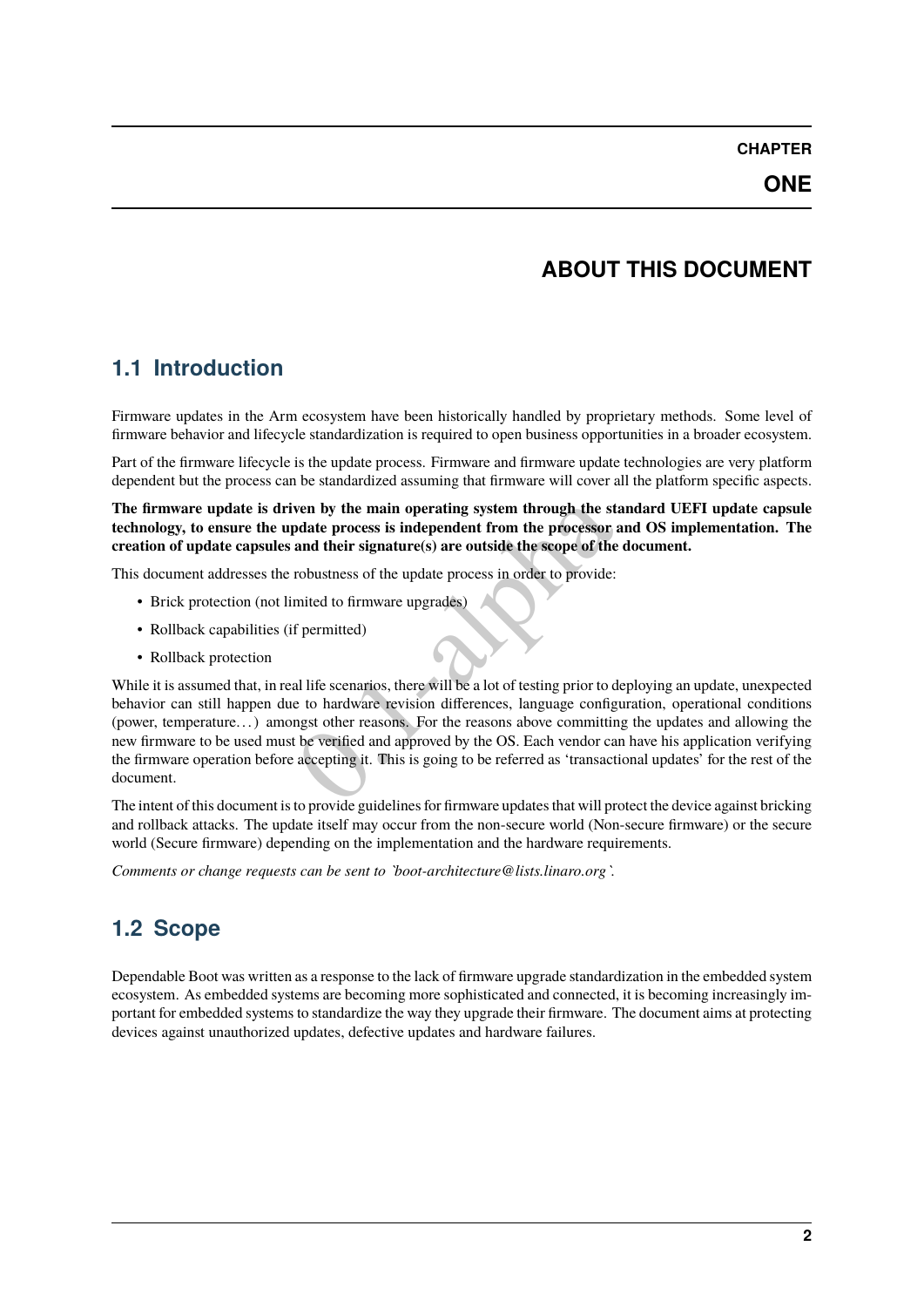### <span id="page-4-0"></span>**1.3 Requirements and Key concepts**

#### **1.3.1 Prerequisites**

Since this document targets [\[EBBR\]](#page-16-1) and [\[PSBG\]](#page-16-2) compliant systems, the update process of platforms without UEFI is outside the scope of this document.

- Every firmware binary **must** support dual A/B partitions for all of it's components.
- The first stage bootloader **must** be able to access our firmware NVCounter.
- UEFI capsule updates are the mechanism used for delivering firmware updates. Refer to<sup>[1](#page-4-1)</sup> for details.
- We assume that our immutable stage loader can load the second stage boot loader (e.g TF-A) from a dual image. In case the masked ROM can not boot with an alternative location, similar functionality **must** be added to the secondary bootloader stage. In that case the secondary boot loader inherits all the requirements of the first stage boot loader and the secondary bootloader stage is disallowed from OTA updates. In person update of secondary bootloader stage may be possible and may require extra tools or procedures but that is out of the scope of this document.
- Update process can target a single firmware component or multiple components. Updating multiple components and multiplexing boot combinations can be very challenging. In this document we treat the firmware as a single entity regardless of the components it comprises. Failing to update one of the components will result in an overall failure, forcing the firmware to remain on the current bank.
- Updating the firmware and the OS at the same time is prohibited.
- A hardware watchdog **must** always be active when critical components are executed. It's advisable the watchdog is activated on the earliest possible boot stages. The watchdog **must** reset the board if a timeout occurs.

#### **1.3.2 Transactional updates**

dless of the components it comprises. Failing to update one of<br>the first components it comprises. Failing to update one of<br>the entriest possible boot stages. The watchdog must reset the<br>n the earliest possible boot stages. Since firmware updates are independent from the OS upgrades, an important aspect of the update policy is the device functionality. If the OS ends up being unusable after a firmware update (while the platform is in the Trial state [\[FWU\]](#page-16-3)), the device must be able to detect this and force the platform to the previously working firmware. Two scenarios can be considered:

- 1. The FW acceptance tests, executed by the OS, fail: The OS must request a FW downgrade by using the methodology described in *[OS requested FW revert](#page-8-0)*.
- 2. The OS fails to boot, e.g. due to a watchdog timer fire: The Normal World FW must keep a counter of the attempted OS boots in the Trial State. If the platform is in the Trial State after a platform specific number of OS boot attempts, the Normal World FW must take the steps to revert the FW to the previous active FW bank.

If the FW acceptance tests, executed by the OS, pass, then the newly installed FW can be made permanent. To mark the FW as permanent the OS will install an acceptance capsule as described in *[OS directed FW image acceptance](#page-8-1)*. The Non-secure firmware will, on next reboot, mark all FW images in the active bank as accepted and update the rollback counters to the new values (if applicable) [\[FWU\]](#page-16-3). Once all the FW images in the active bank are accepted, the device transitions from the Trial state to the Regular state [\[FWU\]](#page-16-3).

<span id="page-4-1"></span><sup>1</sup> [\[UEFI\]](#page-16-4) 2.8B § 23 - Firmware Update and Reporting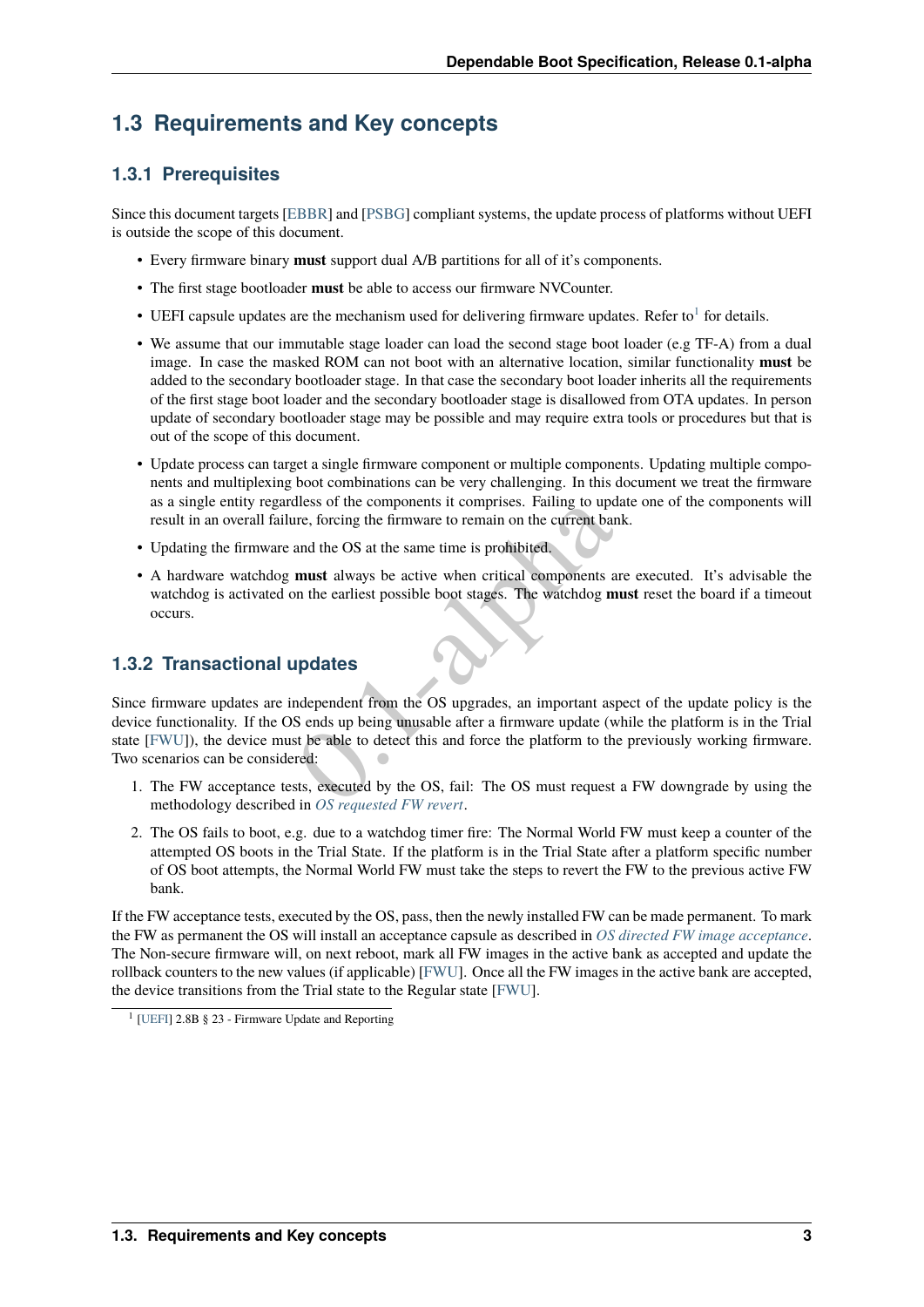

#### **1.3.3 Rollback protection**

Nodes need to provide protection against rollback based attacks. If at any point the device firmware was updated to patch security vulnerabilities, allowing rollback to any previous insecure versions is a security risk. It's possible for a non-persistent attack to download, flash an older vulnerable version of the firmware and install a permanent exploit on the device. Downgrading to a previous version should be prohibited but in case an older version is detected the device can check the backup partitions. If a valid version is found on the secondary partition the device can reboot using that. If both partitions are invalid the device will go into a reboot loop.

#### **1.3.4 Brick protection**

The brick protection mechanism not only addresses the bricking during the firmware update, but can optionally protect the device against hardware failures. The rollback counter might or might not be always bumped during an update. If the secondary partition contains a valid firmware and the primary partition is unable to boot the device (e.g flash corruption), the device is allowed to fallback on the secondary partition.

is the backup partitions. If a valid version is found on the sector of both partitions are invalid the device will go into a reboot loom If both partitions are invalid the device will go into a reboot loom If is more than If the update is going to bump the rollback counters it's strongly advised to update both of the partitions. In that case the upgrade process will run once to update the secondary partition. Once that's finished and accepted, the firmware update agent should update the former primary partition as well. This process must not necessarily go through the entire update procedure. Simply writing and verifying the firmware is enough. Similarly if an update of the secondary partition fails (e.g write failed), then the firmware update agent must restore the partition to a known working state (e.g overwrite it with the current working firmware)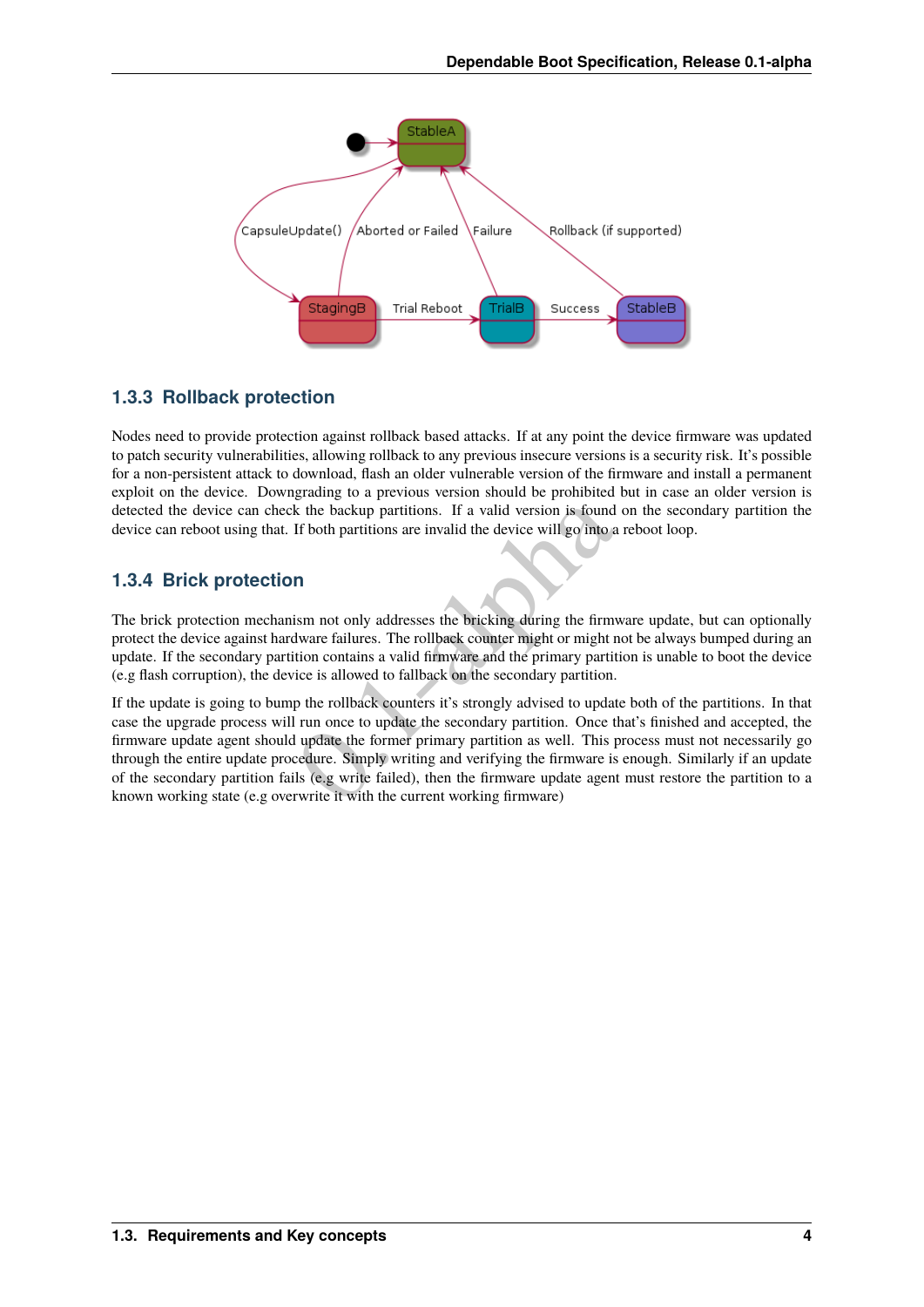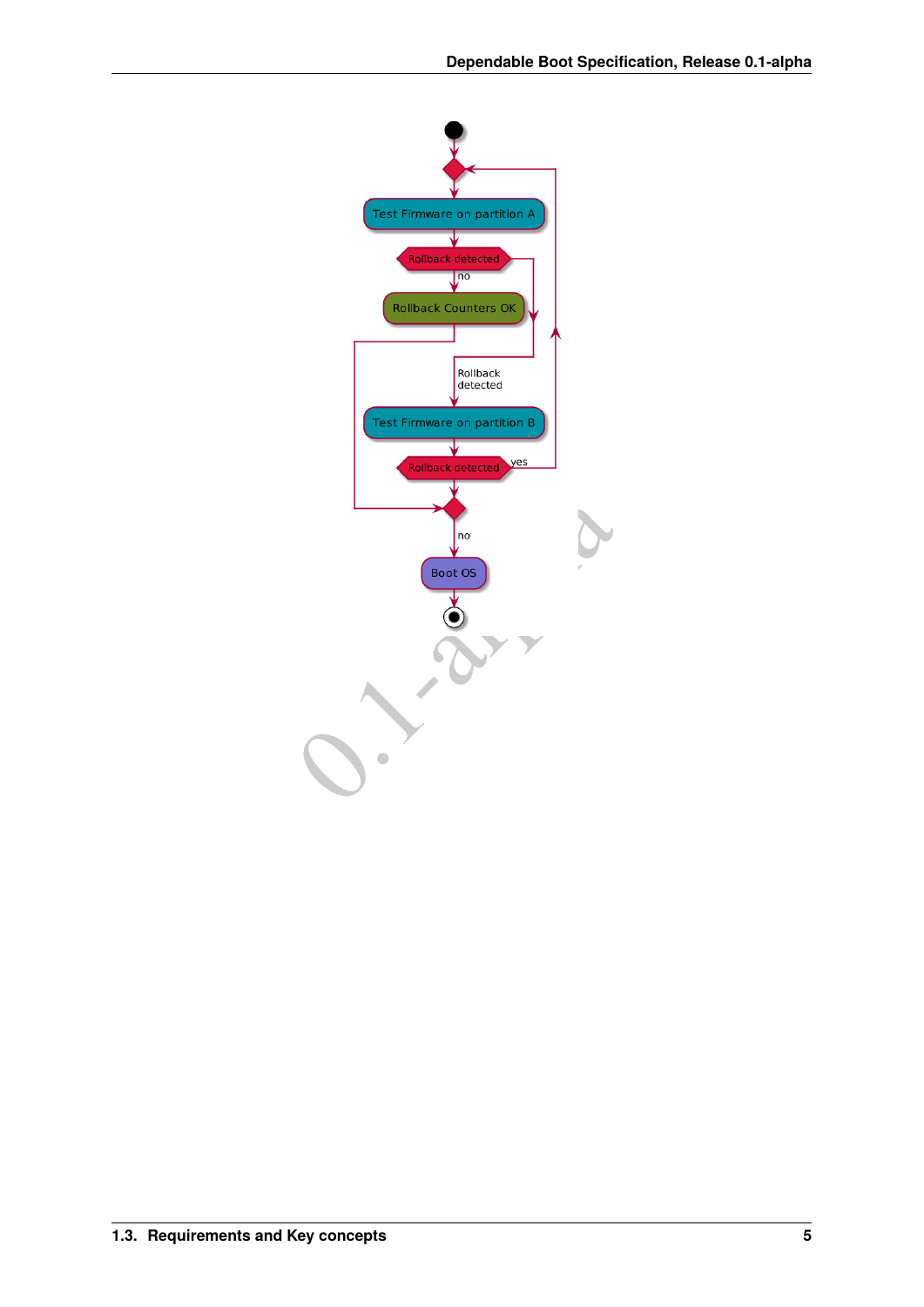#### **CHAPTER**

### **TWO**

#### **UEFI**

<span id="page-7-0"></span>This chapter discusses specific UEFI implementation details.

### <span id="page-7-1"></span>**2.1 UEFI Version**

This document uses version 2.9 of the UEFI specification [\[UEFI\]](#page-16-4).

### **2.2 UEFI Compliance**

All [\[UEFI\]](#page-16-4) features required by [EBBR] are assumed.

### <span id="page-7-3"></span>**2.3 UEFI extra dependencies**

<span id="page-7-2"></span>ance<br>
by [EBBR] are assumed.<br> **Experiment Protocol** and this document must be formatted according<br>
ware Management Protocol. The FMP instance must provide the<br>
be used as the UpdateCapsule backend.<br>
Sequence Table (FSRT) 8 The capsules installed using the procedure defined in this document must be formatted according to the FMP defined format [\[UEFI\]](#page-16-4) § 23.1 - Firmware Management Protocol. The FMP instance must provide the GetImageInfo and SetImage functions in order to be used as the UpdateCapsule backend.

#### **2.3.1 ESRT**

[\[UEFI\]](#page-16-4) defines the System Resource Table (ESRT) § 23.4 - EFI System Resource Table.

Each entry in the ESRT describes a device or system firmware resource that can be targeted by a firmware capsule update. Each entry in the ESRT will also be used to report status of the last attempted update.

The UEFI specification defines a mapping between the ESRT fields and the EFI\_FIRMWARE\_IMAGE\_DESCRIPTOR provided by FMP.GetImageInfo().

The resource entry field FwClass must be set to "ESRT\_FW\_TYPE\_SYSTEMFIRMWARE" The fields Lowest-SupportedVersion, FwVersion are provided by - the Secure World FWU when Secure world is responsible for the update - Non-secure firmware if Non-Secure world is responsible for the update

LastAttemptStatus is expected to be information kept by the UEFI implementation. This can partially rely on information provided by early platform bootstages [\[FWU\]](#page-16-3).

The acceptance status of each FW image is provisionally displayed in the LastAttemptedStatus field<sup>[1](#page-7-4)</sup> in the ESRT image entry. A value of 0x3fff implies that the image has not been accepted. The OS must explicitly accept the image by installing an acceptance capsule as described in *[OS directed FW image acceptance](#page-8-1)*.

A UEFI implementation can opt to implicitly accept any FW image. It is strongly recommended that the FW image acceptance is treated as an OS responsibility.

<span id="page-7-4"></span><sup>&</sup>lt;sup>1</sup> Presenting the image acceptance status in the LastAttemptedStatus field is a provisional arrangement. A more permanet solution is under discussion.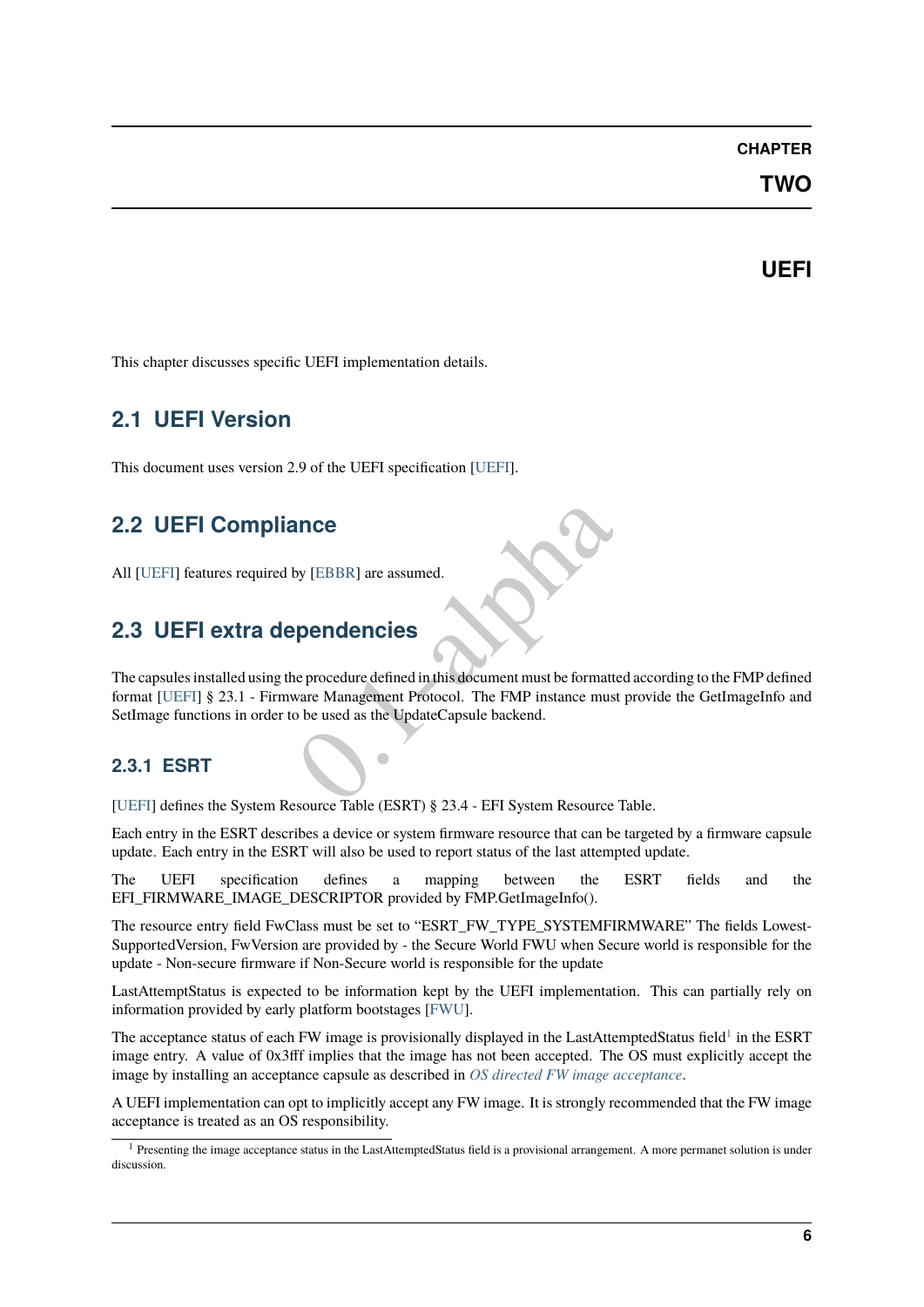#### <span id="page-8-0"></span>**2.3.2 OS requested FW revert**

The UEFI implementation informs the OS of the current FW images via the ESRT.

The OS can request a FW downgrade. The FW downgrade request is a hint to UEFI that the FW bank should be moved to a previously working bank.

If the OS wants to revert the FW images to a previously working bank, it can do so by installing the following signed capsule:

- CapsuleGuid =  $acd58b4b-c0e8-475f-99b5-6b3f7e07aaf0$
- HeaderSize = sizeof(EFI\_CAPSULE\_HEADER)
- Flags =  $0$
- CapsuleImageSize = sizeof(EFI\_CAPSULE\_HEADER)

**Note**: the image acceptance capsule must be authenticated. Details TBD.

When UEFI receives the capsule above, UEFI will change the FWU metadata active\_index to a previously working bank index by either:

- 1. Calling the FWU primitive fwu\_set\_active [\[FWU\]](#page-16-3) if the flash store is owned the Secure World.
- 2. Set the active\_index field in the FWU Metadata [\[FWU\]](#page-16-3) if the flash store is owned by the Normal World.
- 3. Restore EFI variables to their previous state, if changed during the firmware upgrade.

#### <span id="page-8-1"></span>**2.3.3 OS directed FW image acceptance**

#### **OS declaration of future capsule acceptance responsibility**

The OS can inform the UEFI implementation of all the FW images that the OS intends to explicitly accept.

o their previous state, if changed during the firmware upgrade.<br> **V** image acceptance<br>
capsule acceptance<br>
responsibility<br>
implementation of all the FW images that the OS intends to exp<br>
PSULE\_HEADER.Flags[15] to 1 indicat The OS can set the EFI\_CAPSULE\_HEADER.Flags[15] to 1 indicating that it will explicitly accept all the FW images contained in this capsule. The OS must be able to accept all images that it registers to accept. Any other images should be implicitly accepted by the UEFI implementation.

#### **FW image acceptance**

The OS must accept each image, that has an acceptance pending, by using a capsule composed of an EFI\_CAPSULE\_HEADER concatenated with the image type UUID:

- CapsuleGuid 0c996046-bcc0-4d04-85ec-e1fcedf1c6f8
- HeaderSize = sizeof(EFI\_CAPSULE\_HEADER)
- Flags =  $0$
- CapsuleImageSize = sizeof(EFI\_CAPSULE\_HEADER) + sizeof(UUID)

**Note**: the image acceptance capsule must be authenticated. Details TBD.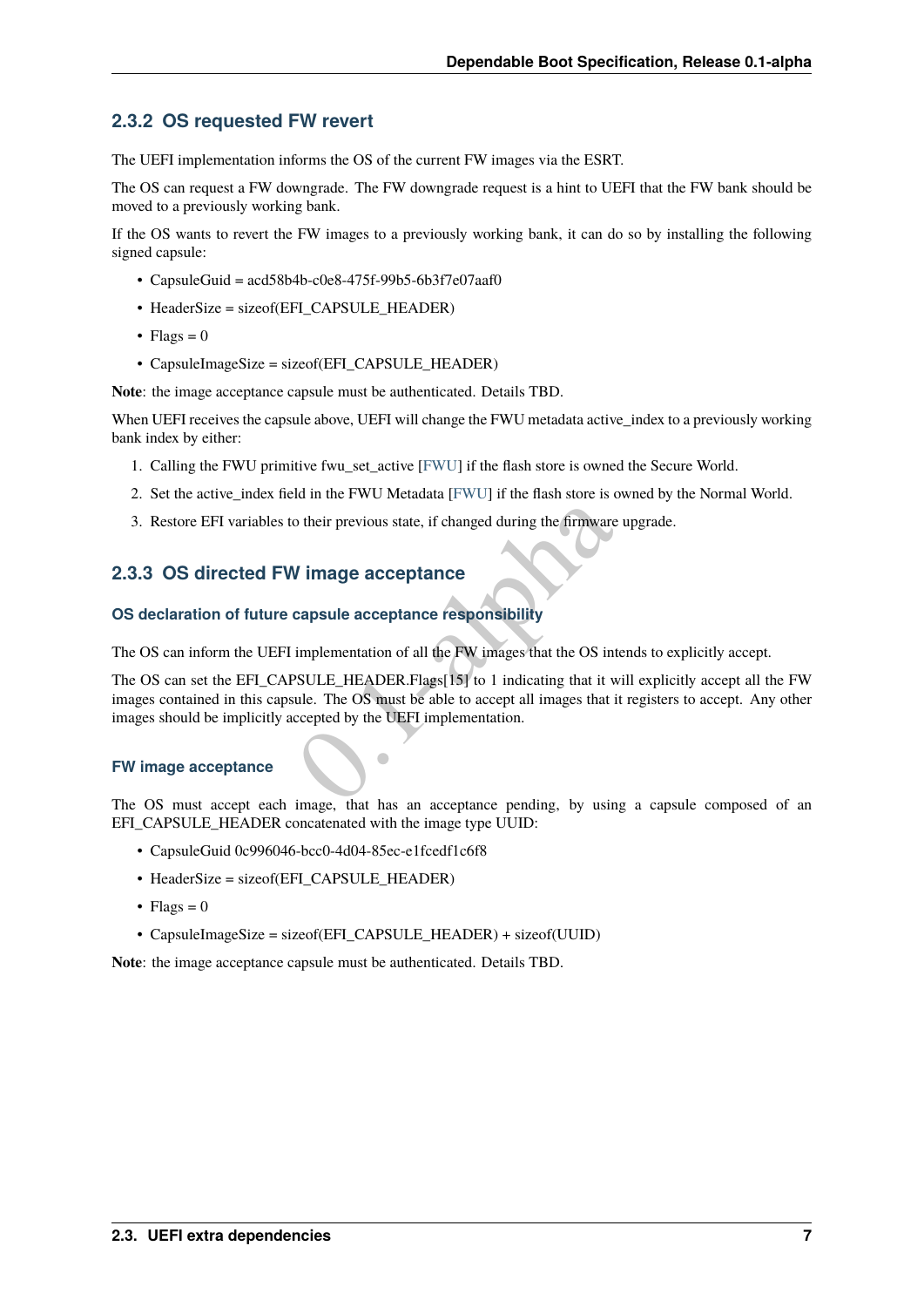#### **2.3.4 Update permission verification**

The FW management guidelines in [\[NIST\\_800\\_193\]](#page-16-5) specify that the system should check:

- 1. FW image authenticity.
- 2. FW update procedure authorization.

The FW image authenticity should be implemented by authenticating the different FW images. The FW update authorization should be implemented by verifying that the capsule or its components were assembled by the platform owner.

#### **FW update authorization**

The FW update authorization [NIST 800-193] can be checked by the OS, using OS specific methods, before calling UpdateCapsule. Alternatively, the FW update authorization can rely on the FW image authenticity check. If all FW images in the capsule are authentic then the user is deemed authorized to progress with the FW update procedure.

#### **FW image authentication**

Each FW image should be signed by the FW vendor. The mechanism for FW image vendor public key to be provisioned is outside the scope of this document.

The FW vendor signature should be placed before the FW image as is described in the UEFI FMP definition (§ 23.1 [\[UEFI\]](#page-16-4)).

The FW images should be authenticated before being written to the FW store or before being allowed to execute on the platform.

#### **2.3.5 Maximum Trial platform boots**

igned by the FW vendor. The mechanism for FW image ven<br>pe of this document.<br>build be placed before the FW image as is described in the UEI<br>thenticated before being written to the FW store or before bein<br>**platform boots**<br>us The UEFI implementation must keep a count of the consecutive platform boots in the Trial state [\[FWU\]](#page-16-3). If the number of consecutive platform boot in the Trial state exceeds a platform defined value of *max\_trial\_boots* then the UEFI implementation must revert the FW to the previous working bank [\[FWU\]](#page-16-3).

**Note**: Similar functionality must be implemented in the first stage boot loader. This is platform specific, but the first stage bootloader must be able to count the number of reboots. If the number exceeds *max\_trial\_boots* then we must revert to a previous working version of the firmware.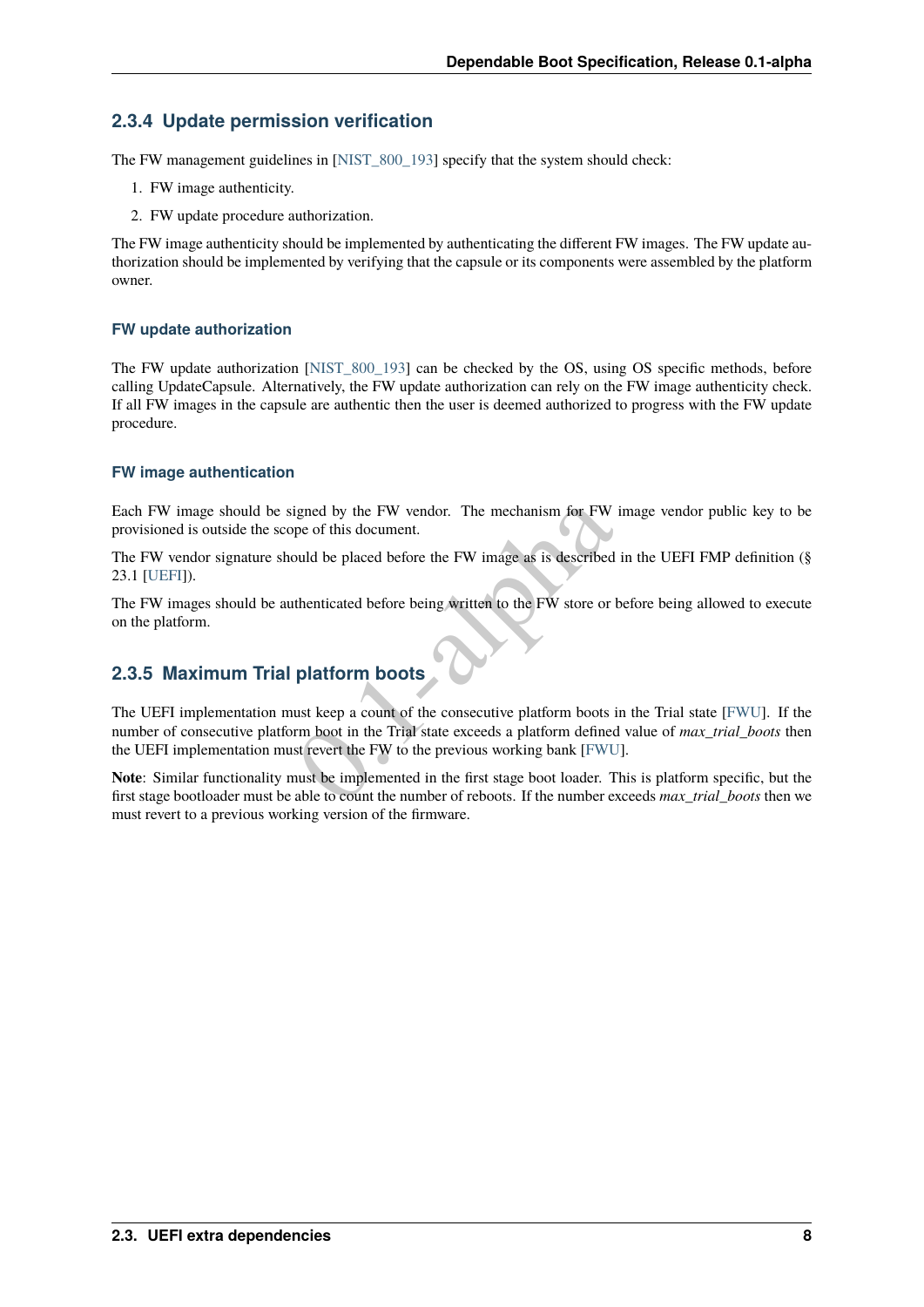### <span id="page-10-0"></span>**SECURE FIRMWARE ON NON-SECURE FIRMWARE UPDATES**

### <span id="page-10-1"></span>**3.1 Firmware Flash owned by Secure World**

If the flash device is owned by the Secure World, the FMP managing the FW images must communicate the FW images to the Firmware Update Implementation [\[FWU\]](#page-16-3). The Firmware Update Implementation in Secure World [\[FWU\]](#page-16-3) writes the FW images to flash. In this model the OS can install the capsule by invoking the UEFI UpdateCapsule runtime service. The capsule can be installed, by the UEFI Implementation, without requiring a system reboot.

The FWU metadata [\[FWU\]](#page-16-3) is managed by the FWU Implementation in the Secure world. The FWU metadata is described in Section 4.1 of [\[FWU\]](#page-16-3).

Somanaged by the FWU Implementation in the Secure world. The Secure World, the FMP communicates with the FWU Implement Update ABI [FWU]<br>The Update ABI [FWU]<br>The Update ABI [FWU]<br>The Update ABI (FWU)<br>The Update Some Secure When the flash is owned by the Secure World, the FMP communicates with the FWU Implementation in the secure world using the FF-A Firmware Update ABI [FWU]

The FWU Implementation provides Non-secure firmware with a list of all FW images handled by it. The information is provided via the image directory<sup>1</sup>.

#### **3.1.1 FMP interface for Secure World updates**

The FMP is responsible for committing the FW images to flash and to provide the information used to construct the ESRT table.

Each image entry in the FWU image directory exposes a set of fields which map directly to the EFI\_FIRMWARE\_IMAGE\_DESCRIPTOR as defined in the following table:

| FWU image directory entry field | EFI FIRMWARE IMAGE DESCRIPTOR |
|---------------------------------|-------------------------------|
| img_type_uuid                   | <b>ImageTypeId</b>            |
| lowest_accepted_version         | LowestSupportedImageVersion   |
| last_attempted_version          | LastAttemptedVersion          |
| version                         | Version                       |
| image_max_size                  | Size                          |

Table 3.1: EFI\_FIRMWARE\_IMAGE\_DESCRIPTOR Implementation Requirements

<span id="page-10-2"></span><sup>1</sup> image directory is a stream of data structured as an array of image entries [\[FWU\]](#page-16-3).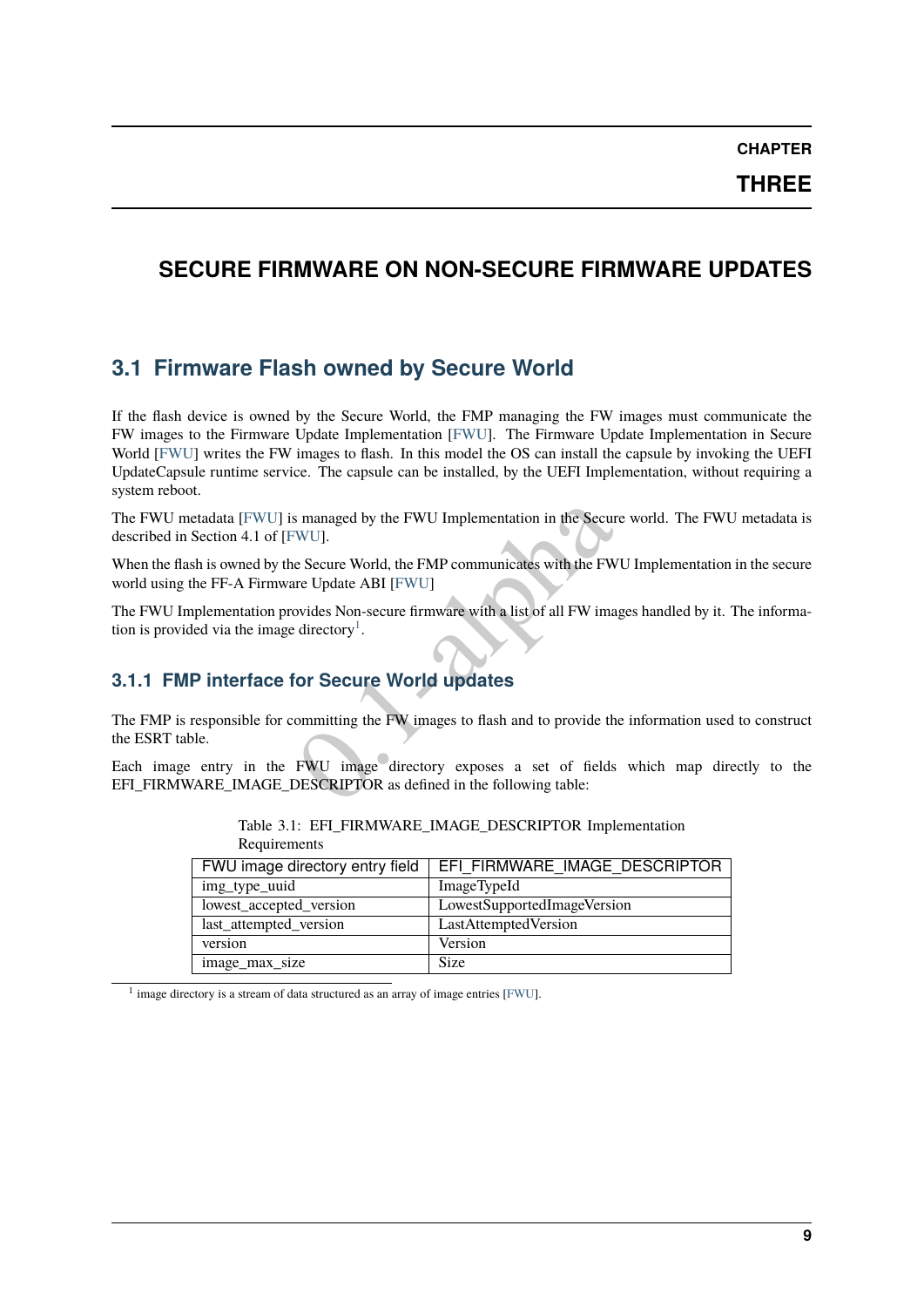### <span id="page-11-0"></span>**3.2 Firmware Flash owned by non-Secure World**

If the flash device is owned by the Normal World, the FW images must be written to it directly by the UEFI implementation.

Two models exist in this platform model:

- The OS places the capsule on the EFI system partition in the /efi/updatecapsule directory, as defined in § 8.5.5 - Delivery of Capsules via file on Mass Storage device [\[UEFI\]](#page-16-4). After this the OS requests a platform reset. The OS may optionally install an update application which installs the capsule at the next reboot.
- The OS calls the UEFI UpdateCapsule runtime service. The Capsule must have the CAP-SULE\_FLAGS\_PERSIST\_ACROSS\_RESET bit set in the EFI\_CAPSULE\_HEADER flags field. The implementation must correctly flush all caches prior to performing the warm reset.

The FWU metadata [\[FWU\]](#page-16-3) is managed by the UEFI implementation. The FWU metadata is described in Section 4.1 of [\[FWU\]](#page-16-3).

#### <span id="page-11-1"></span>**3.3 Example flows**



#### **3.3.1 Capsule install Secure World**

- 1. OS receives a capsule with the new firmware
- 2. OS sets the acceptance request bit the Capsule header for all the images it wants to accept
- 3. OS passes the capsules to the UpdateCapsule runtime service
- 4. UEFI implementation traverses all the images in the capsule passing them to their corresponding FMPs
- 5. The FMP transfers the images to the FWU Implementation in the Secure World [\[FWU\]](#page-16-3)
- 6. OS requests a system reboot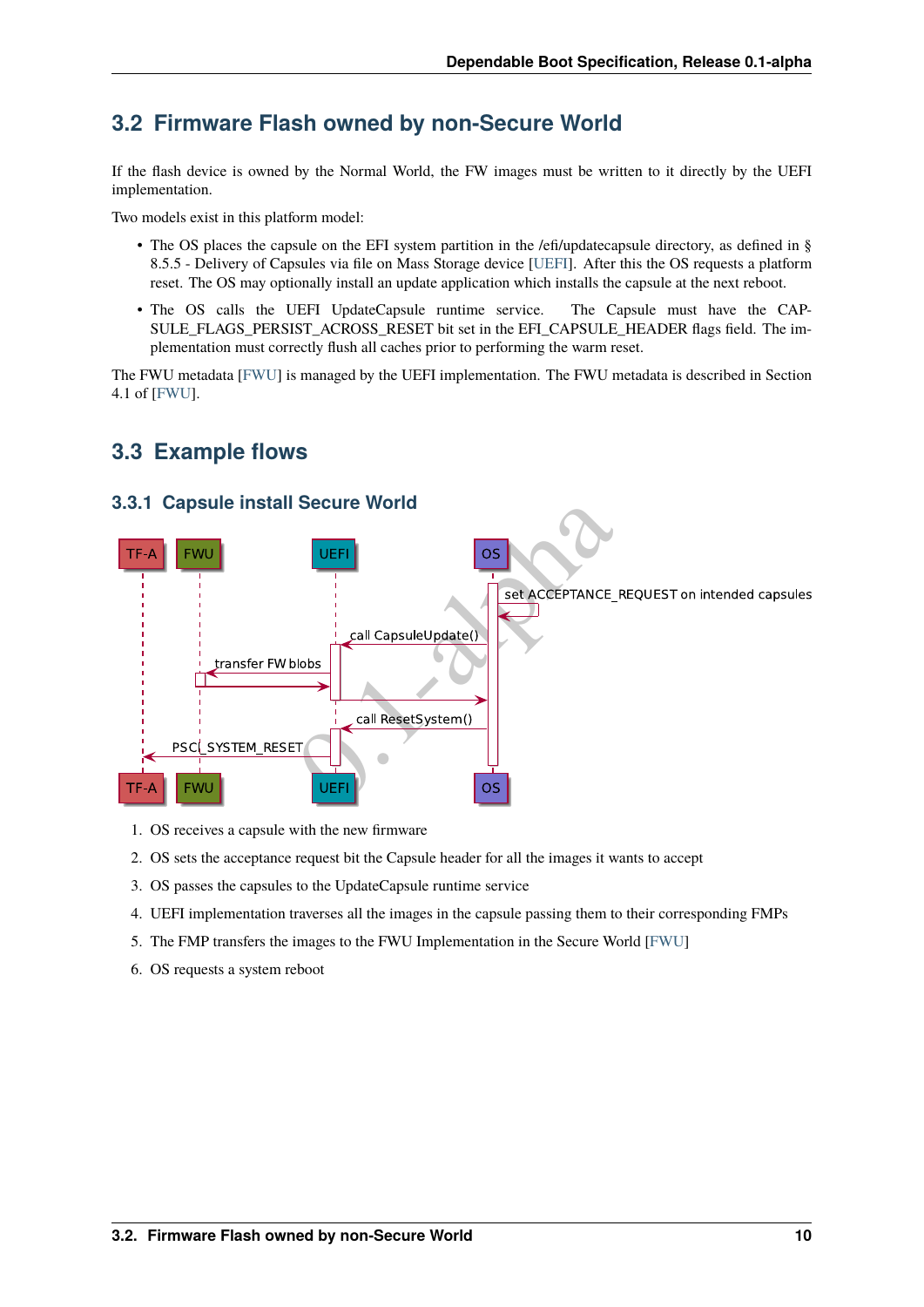

#### **3.3.2 Capsule install non-Secure World**

- 1. OS receives a capsule with the new firmware
- 2. OS sets the acceptance request bit the Capsule header for all the images it wants to accept
- 3. OS schedules a CapsuleUpdate on disk and reboots
- 4. UEFI implementation traverses all the images in the capsule passing them to their corresponding FMPs
- 5. The UEFI firmware performs the update
- 6. UEFI firmware requests a system reboot

#### **3.3.3 Post-capsule install reboot success**

**Note:** When the Normal world controls flash, FWU and UEFI are within the same execution context. In this case, the activations and returns between FWU and UEFI are internal to the UEFI implementation.



- 1. Platform boots with the new FW
- 2. From the TFA boot report [\[FWU\]](#page-16-3), UEFI verifies that platform booted from the intended bank
- 3. UEFI accepts a sub-set of the FW images [\[FWU\]](#page-16-3) (the sub-set is platform specific)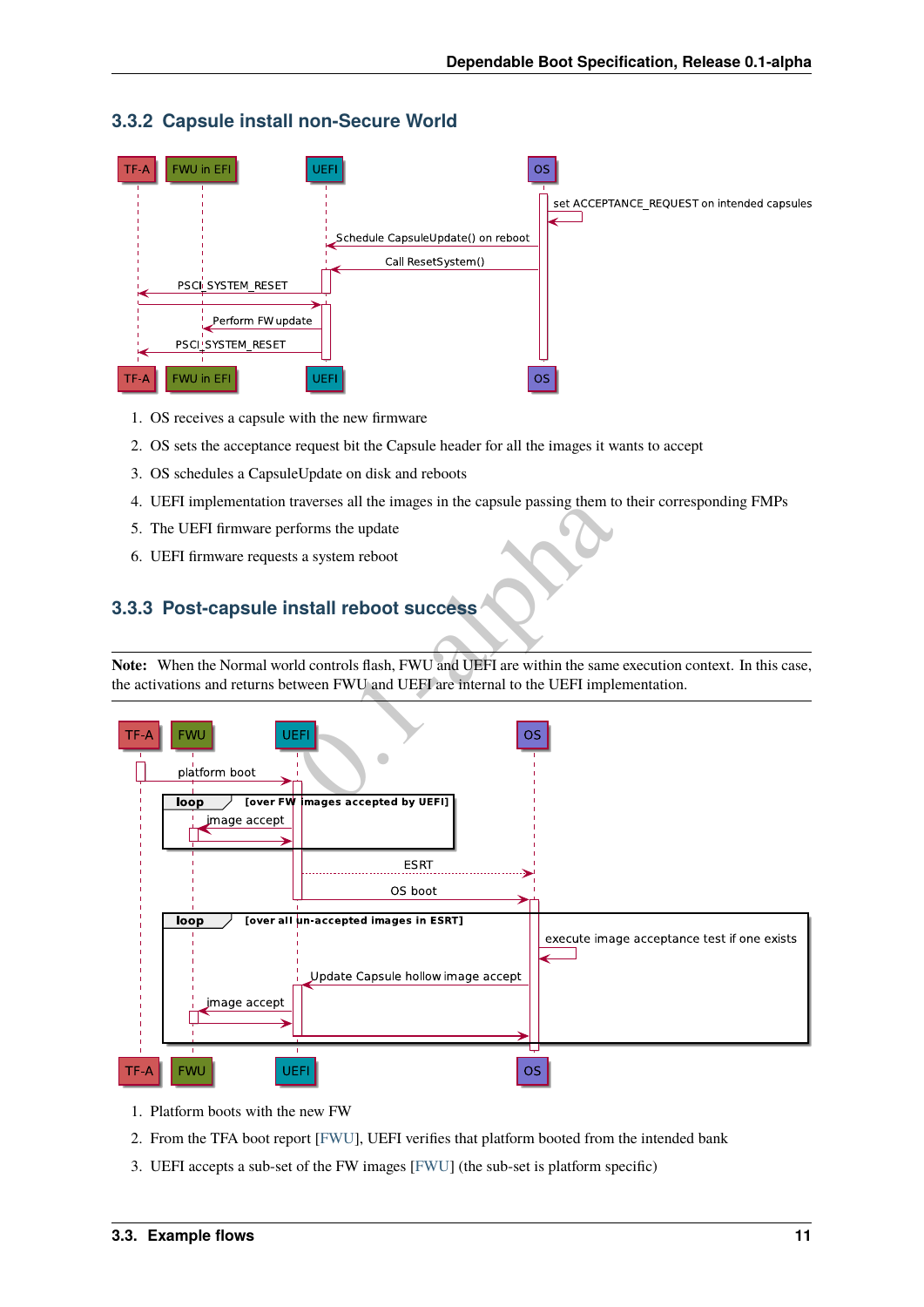- 4. OS loader obtains the ESRT from UEFI
- 5. OS boots
- 6. OS inspects the information in the ESRT
- 7. OS performs an image acceptance test for any un-accepted image
- 8. If all image tests pass correctly the OS exits the FW update procedure
- 9. OS install the image acceptance capsule when all acceptance tests pass
- 10. Firmware processes the image acceptance capsule and updates the boot bank
- 11. **Rollback counter updates**
	- If the Non-secure firmware can update the rollback counter(s) directly, it should do it on the fly
	- Otherwise, on the next reboot Secure firmware must detect the new version (rollback counter < fw rollback counter)and update the rollback counter(s) accordingly.

#### **3.3.4 Post-capsule install reboot fails before UEFI**

**Note:** When the Normal world controls flash, FWU and UEFI are within the same execution context. In this case, the activations and returns between FWU and UEFI are internal to the UEFI implementation.

![](_page_13_Figure_13.jpeg)

- 1. Platform boots with the new FW
- 2. The images fail to authenticate or the generic watchdog fires
- 3. Platform resets
- 4. Early platform bootloader detects FW maltfunction and selects another bank to boot from
- 5. UEFI receives the report from TFA of the failed boot attempt
- 6. UEFI effectivates the permanent bank change
- 7. UEFI generates the ESRT reflecting the bank that booted the system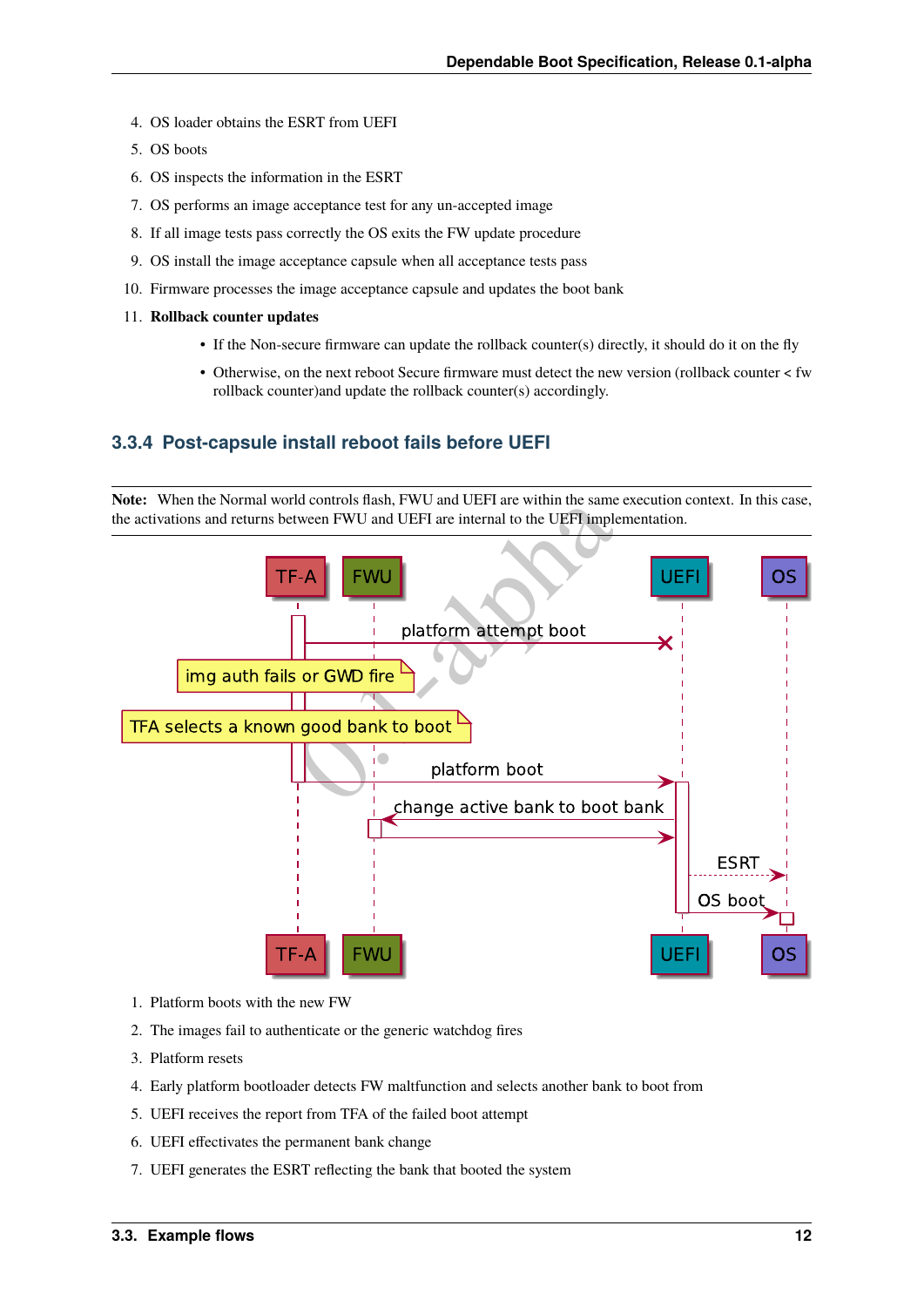- 8. OS loader obtains the ESRT from UEFI
- 9. OS boots
- 10. OS inspects the information in the ESRT

#### **3.3.5 Post-capsule install image fails OS test**

**Note:** When the Normal world controls flash, FWU and UEFI are within the same execution context. In this case, the activations and returns between FWU and UEFI are internal to the UEFI implementation.

![](_page_14_Figure_6.jpeg)

- 1. Platform boots with the new FW
- 2. From the TFA boot report [\[FWU\]](#page-16-3), UEFI verifies that platform booted from the intended bank
- 3. UEFI accepts all images [\[FWU\]](#page-16-3)
- 4. OS loader obtains the ESRT from UEFI
- 5. OS boots
- 6. OS inspects the information in the ESRT
- 7. OS performs an image acceptance test for any un-accepted image
- 8. If any image tests fails, the OS install a "FW downgrade request" capsule, instructing UEFI to select the previously working FW bank, or imediately reboots.
- 9. OS requests a system reset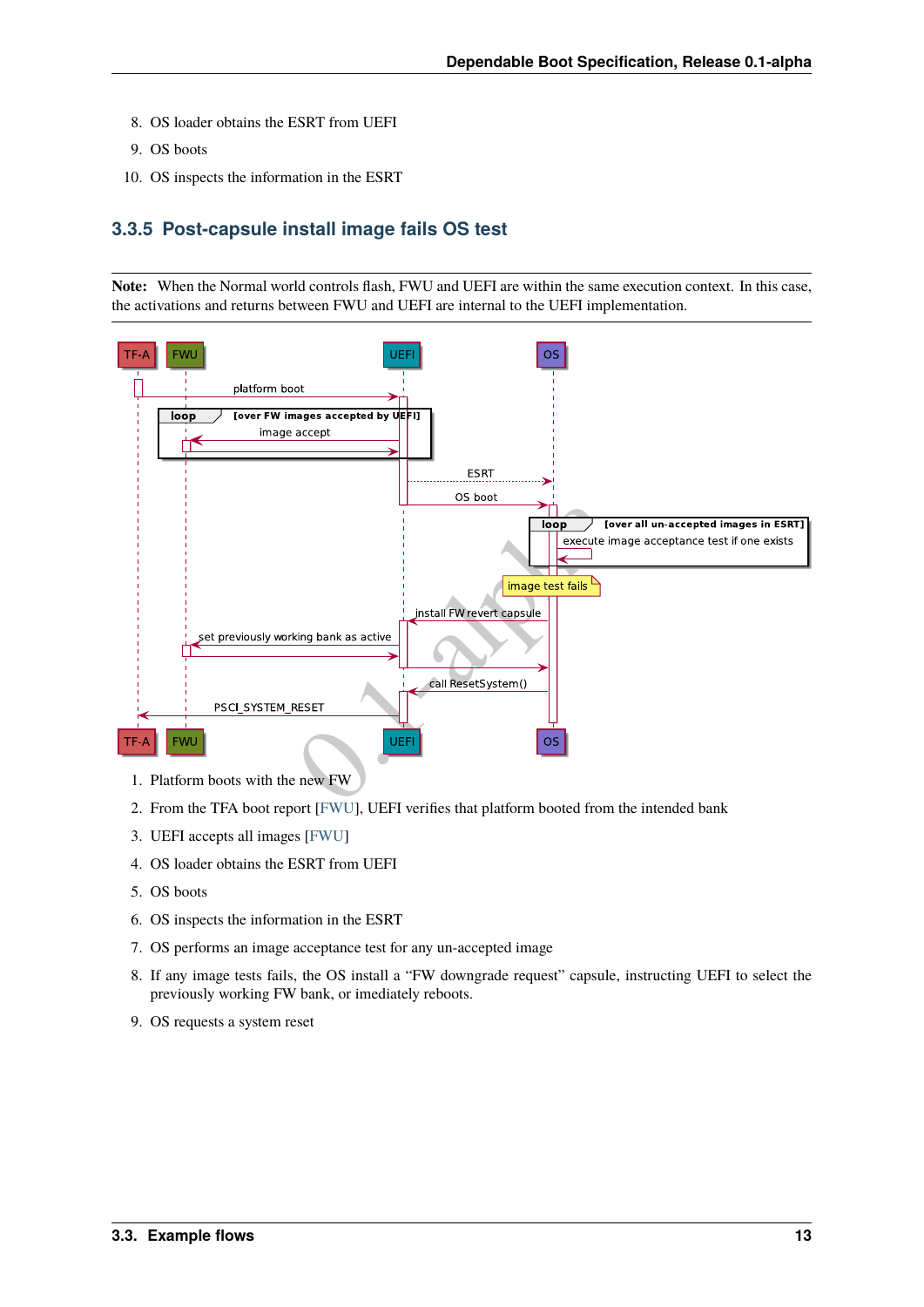# **CHAPTER FOUR**

# **CONVENTIONS**

### <span id="page-15-3"></span><span id="page-15-1"></span><span id="page-15-0"></span>**4.1 Conventions Used in this Document**

The key words "MUST", "MUST NOT", "REQUIRED", "SHALL", "SHALL NOT", "SHOULD", "SHOULD NOT", "RECOMMENDED", "MAY", and "OPTIONAL" in this document are to be interpreted as described in **[RFC 2119](https://tools.ietf.org/html/rfc2119.html)**.

### **4.2 Terms and abbreviations**

This document uses the following terms and abbreviations.

- **UEFI** Unified Extensible Firmware Interface.
- <span id="page-15-2"></span>**Solutions**<br>
Solutions<br>
Solutions<br>
Solutions<br>
Solutions<br>
Solutions<br>
Solutions<br>
Solutions<br>
Solutions<br>
Contained Solutions<br>
Contained Solutions<br>
Contained Solutions<br>
Contained Solutions<br>
Contained Solutions<br>
Contained Soluti **Anti-brickable** A system is said to be a brick if it cannot boot for a firmware behavior issue and no firmware update is possible. Anti-Brickable protection is a set of measures to protect against this risk for any firmware component.
- **Boot firmware** Firmware that brings up operating system
- **EBBR** Embedded Base Boot Requirements
- **ROM** Read only memory
- **Immutable bootloader stage (Immutable stage)** First bootloader stage, generally stored in a ROM equatable to BL1 in TF-A or u-boot-spl.
- **Secondary bootloader stage (Secondary stage)** Optional bootloader stage that executes following the immutable stage – equatable to BL2 in TF-A.
- **Monitor Firmware** EL3 Runtime Firmware refered to as BL31 in TF-A.
- **Secure firmware** Firmware executing at S-EL2 and/or S-EL1 BL32 in the TF-A context. The Secure payload can be composed of different binaries.
- **Non-secure firmware** Firmware executing at EL2 or EL1 BL33 in the TF-A context.
- **SCP Firmware** System Control Processor firmware
- **PSGB** Platform Security Boot Guide
- **Trusted Substrate** Set of firmwares that control security and trust aspects of a platform. For instance device identity management firmware.
- **FFA** Arm Firmware Framework for Armv-8A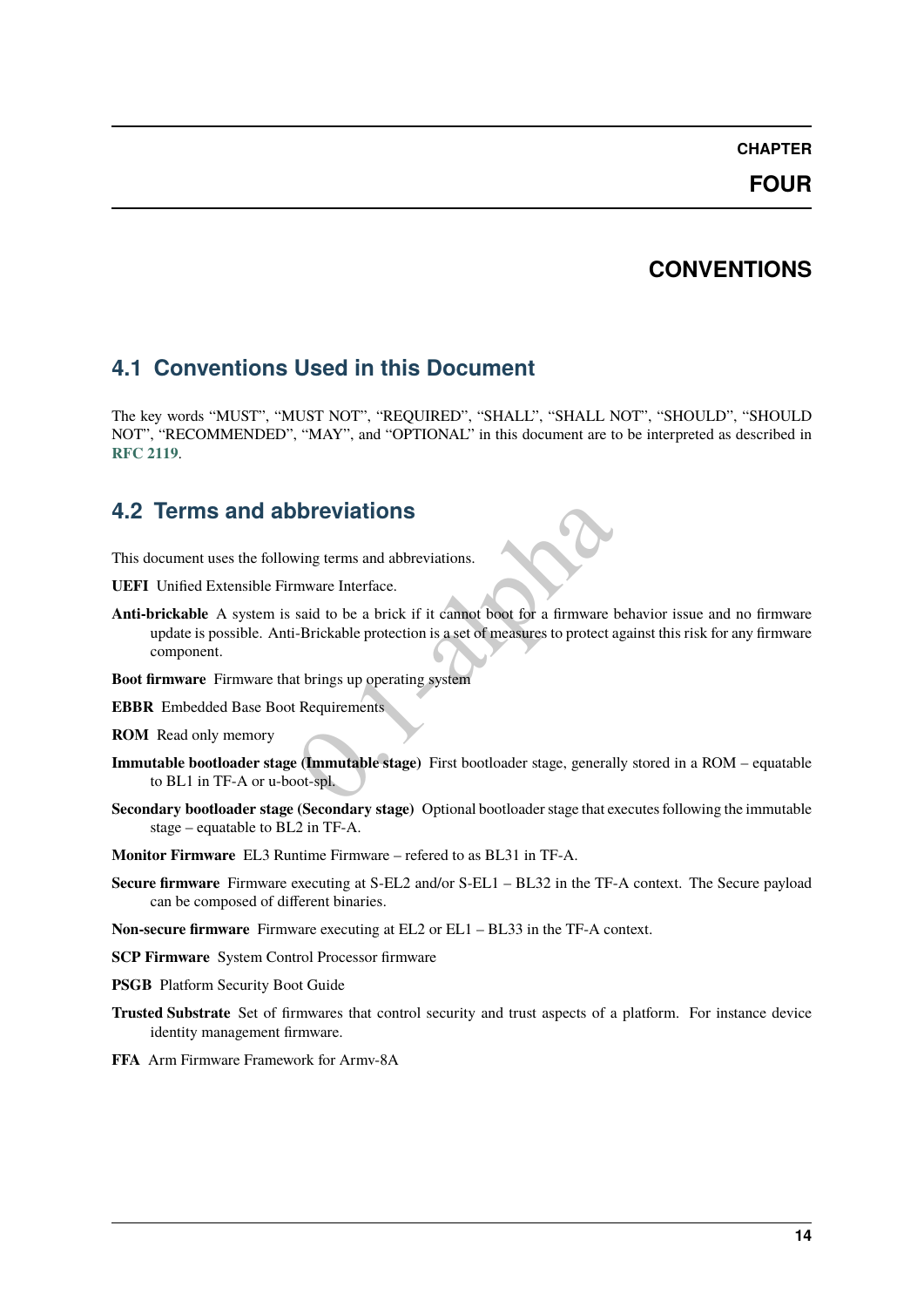### **BIBLIOGRAPHY**

- <span id="page-16-4"></span><span id="page-16-0"></span>[UEFI] [Unified Extensable Firmware Interface Specification v2.9,](https://uefi.org/sites/default/files/resources/UEFI_Spec_2_9_2021_03_18.pdf) February 2020, [UEFI Forum](http://www.uefi.org)
- [FFA] [Arm Firmware Framework for Armv8-A,](https://developer.arm.com/documentation/den0077/a/) September 2018, [Arm Limited](http://arm.com)
- <span id="page-16-3"></span>[FWU] [Platform Security Firmware Update for the A-profile Arm Architecture 1.0,](https://developer.arm.com/documentation/den0118/a) May 2021, [Arm Limited](http://arm.com)
- <span id="page-16-1"></span>[EBBR] [Embedded Base Boot Requirements v2.0.0-pre1,](https://arm-software.github.io/ebbr/) January 2021, [Arm Limited](http://arm.com)
- <span id="page-16-2"></span>[PSBG] [Platform Security Boot Guide,](https://developer.arm.com/documentation/den0072/0101) July 2020, [Arm Limited](http://arm.com)
- <span id="page-16-5"></span>irmware Resiliency Guidelines, May 2018, NIST [NIST\_800\_193] [Platform Firmware Resiliency Guidelines,](https://csrc.nist.gov/publications/detail/sp/800-193/final) May 2018, NIST